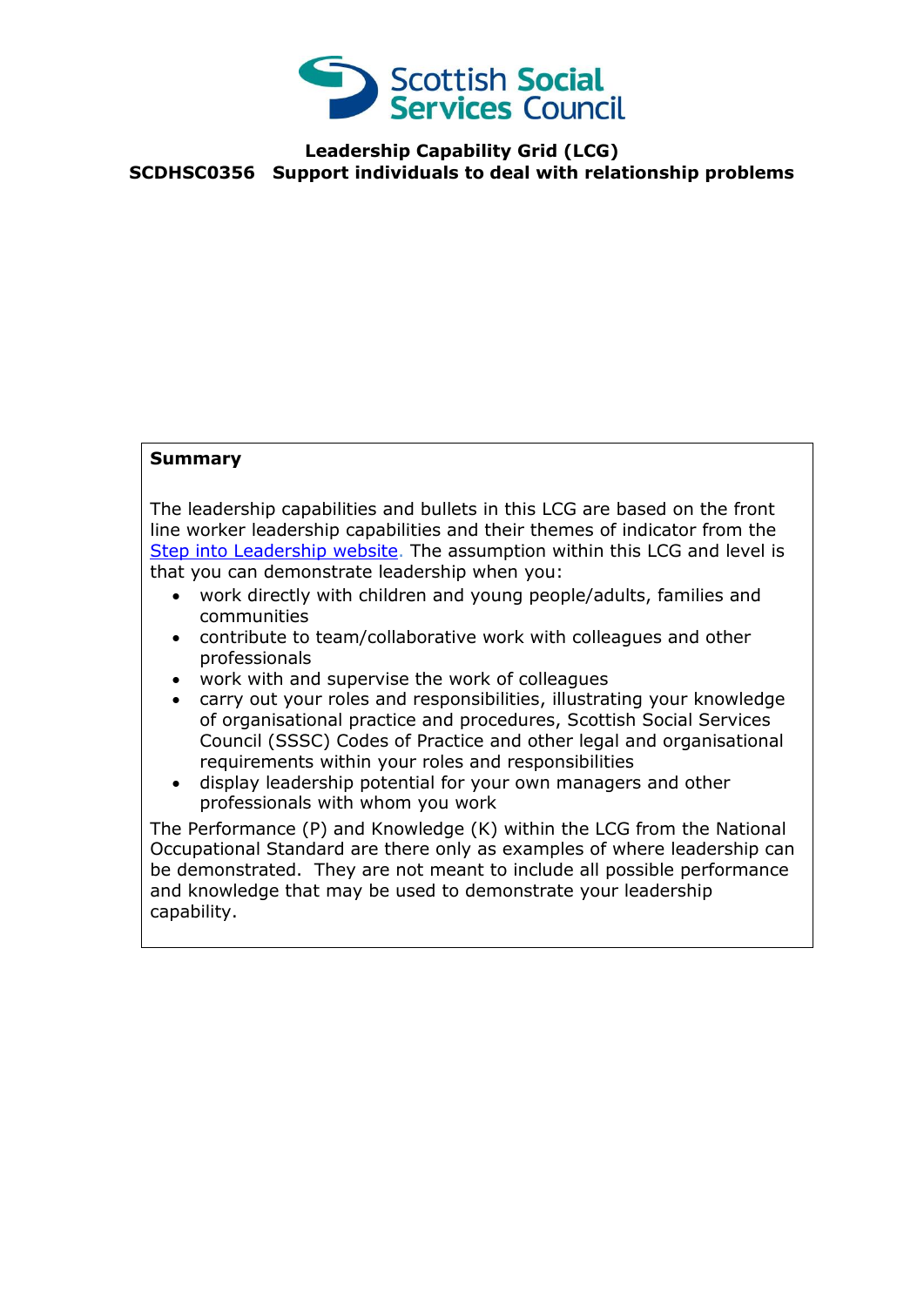

## **Leadership Capability Grid (LCG) SCDHSC0356 Support individuals to deal with relationship problems**

| Leadership<br>capabilities         | When supporting individuals to deal with relationship problems<br>you can demonstrate leadership capabilities by:                                                                                                                                                                                                                                                                                                                                                                                                                                                                                                                                                                                                                                                                                                                                                                                                                                                                                            |
|------------------------------------|--------------------------------------------------------------------------------------------------------------------------------------------------------------------------------------------------------------------------------------------------------------------------------------------------------------------------------------------------------------------------------------------------------------------------------------------------------------------------------------------------------------------------------------------------------------------------------------------------------------------------------------------------------------------------------------------------------------------------------------------------------------------------------------------------------------------------------------------------------------------------------------------------------------------------------------------------------------------------------------------------------------|
| <b>Vision</b>                      | Providing a vision for those with whom you work and your organisation<br>when you:<br>• See how best to make a difference when providing active support ( $P1$ -<br>7, 9-17, 21-26; K1-5, 11, 16, 24-25, 36, 43, 46-49, 53)<br>• Communicate and promote ownership of the vision when providing<br>active support (P1-7, 9-17, 21-26; K1-5, 11, 16, 24-25, 35-39),<br>seeking additional help ( $P8$ , 20; K20, 51), working with others ( $P21$ ),<br>planning and evaluation (P18, 22-26; K37) and recording and reporting<br>$(P18, 27; K32-35)$<br>• Promote social service values through active participation and<br>personalisation (P1-7, 9-17, 21-26; K1-5, 11, 16, 24-25, 35-39),<br>working with others (P21), planning and evaluation (P8, 18, 20, 22-26;<br>K37) and recording and reporting (P18, 27; K32-35)<br>• See the bigger picture when demonstrating knowledge and practice of<br>organisational, local and national policies and procedures (P1-18, 20-<br>26; K6, 8-9, 26-27, 32-35) |
| Self-<br>leadership                | Displaying self leadership when you:<br>• Demonstrate and adapt leadership when supporting individuals to deal<br>with relationship problems (All P; $K23$ )<br>Improve own leadership by seeking advice (P8, 20; K20), through<br>feedback and evaluation ( $P$ 22-26; K37) and self-reflection ( $P$ 24-25;<br>K23)<br>• Take intelligent risks when supporting individuals to deal with<br>relationship problems (P11-12, 15, 18-19, 21-26; K26-31, 42)<br>Demonstrate and promote resilience (All P; K3, 4, 19, 30)<br>$\bullet$<br>Challenge discrimination and oppression $(K1, 4, 30)$<br>$\bullet$                                                                                                                                                                                                                                                                                                                                                                                                   |
| <b>Motivating</b><br>and inspiring | Motivating and inspiring others when you:<br>• Inspire people by personal example $(P1-18, 20-26; K14-20)$<br>Recognise and value the contribution of others (P1-18, 20-26; K9-10,<br>20)<br>Support the creation of a learning and performance culture (All $P$ ; K16-<br>20, 23)                                                                                                                                                                                                                                                                                                                                                                                                                                                                                                                                                                                                                                                                                                                           |
| <b>Empowering</b>                  | Empowering people when you:<br>Enable leadership at all levels (P1-18, 20-26; K8-9; 16-20)<br>Support the creation of a knowledge and management (All P; K16-20,<br>23)<br>Promote professional autonomy (P1-7, 9-17, 21-26; K16-20, 23-25)<br>Involve people in development and improvement (All P; K16-20)                                                                                                                                                                                                                                                                                                                                                                                                                                                                                                                                                                                                                                                                                                 |